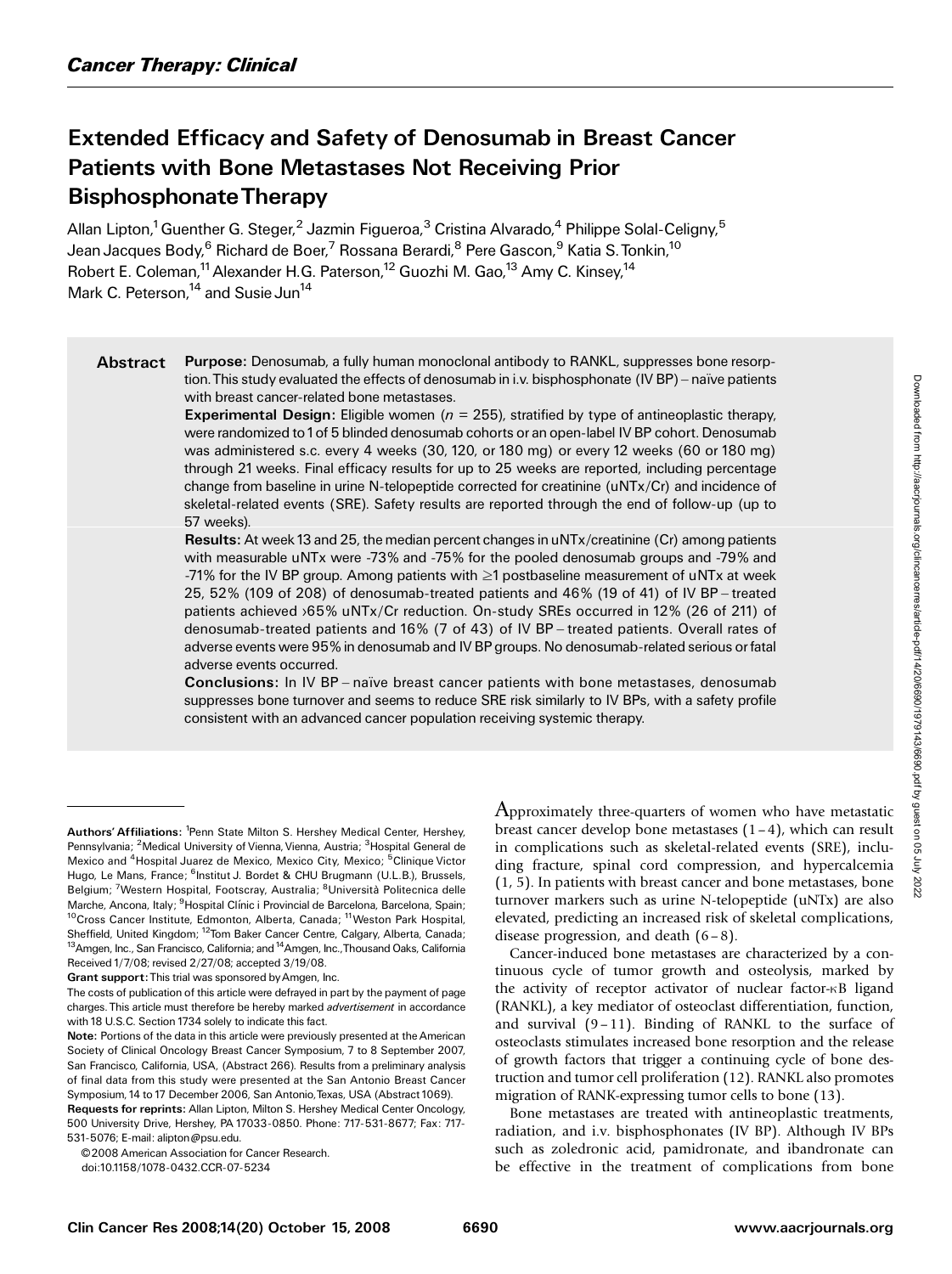metastases, not all patients respond to IV BP treatment. In addition, the dosage and use of IV BPs in some patients are limited by renal toxicity and osteonecrosis. Additional therapies are needed to treat patients with bone metastases.

Denosumab is a fully human monoclonal antibody that binds and neutralizes RANKL (14), thereby inhibiting osteoclast function and bone resorption. Denosumab provides a potential option for the treatment of bone loss caused by bone metastases, multiple myeloma, or osteoporosis. A single s.c. dose of denosumab suppressed bone turnover for up to 6 months in postmenopausal women with low bone mass and for up to 12 weeks in patients with multiple myeloma or breast cancer (14, 15).

This trial investigated the efficacy and safety of denosumab in IV BP-naïve patients with breast cancer and bone metastases and compared the results with those observed in patients treated with IV BPs. Thirteen-week results were previously described (16). Here, we report final efficacy results of the study at week 25, including reductions in markers of bone turnover and the proportion of patients experiencing SREs. We also report on final results of off-treatment safety follow-up through week 57.

## Patients and Methods

Design. In this phase 2, randomized, partially double-blinded, active-controlled, international, multicenter, multidose, parallel group study, patients were stratified by the type of antineoplastic treatment received at baseline: hormone therapy or chemotherapy (including patients who received both). Patients in each stratum were randomized in a 1:5 ratio to receive open-label IV BP (zoledronic acid, pamidronate, or ibandronate) every 4 wk (Q4W) or s.c. injections of denosumab Q4W (30, 120, or 180 mg) or every 12 wk (Q12W; 60 or 180 mg). During the 32-wk off-treatment follow-up period, patients in all treatment groups had the option of receiving IV BPs, which are considered standard-of-care therapy.

The primary end point of the study, reported previously, was the percentage change from baseline to week 13 in uNTx/Cr (16). Additional efficacy end points were the percentage change from baseline to week 25 in uNTx/Cr, the proportion of patients who achieved a >65% reduction in uNTx/Cr from baseline, and the median time to achieve this reduction. A reduction of >65% is the average percentage decrease reported in the literature for patients with bone metastases treated with IV BPs (17 – 20). The percentage of patients experiencing an SRE (fracture, surgery or radiation to bone, or spinal cord compression) while on the study was also evaluated. Safety parameters summarized were the incidence of treatment-emergent adverse events (AE), the incidence of acute-phase AEs (a flu-like syndrome of combined fever, chills, flushing, bone pain, arthralgias, and myalgias), changes from baseline in laboratory values for albumin-adjusted calcium, serum Cr, liver enzymes, and electrolytes; and development of antidenosumab antibodies.

Patients. The study, conducted at 56 centers in Europe, North America, and Australia, enrolled women who had breast cancer with radiologic evidence of bone metastases. Patients were at least ages 18 y and ambulatory, with adequate organ function, and an Eastern Cooperative Oncology Group status of 0, 1, or 2; they had not previously received IV BPs and had no evidence of impending fracture in weight-bearing bones. Key exclusion criteria included pregnancy; disorders associated with abnormal bone metabolism; brain metastases; prior malignancy except for breast cancer, basal cell carcinoma, or cervical carcinoma in situ; current therapy with chronic systemic corticosteroids; or receipt of calcitonin, parathyroid hormone-related peptides, mithramycin, strontium ranelate, or gallium nitrate within 8 wk of randomization. All patients provided written informed consent before enrollment, and the study was approved by the Institutional Review Board or Ethics Committee for each site.

Procedures. Treatments were administered on day 1 and Q4W thereafter through week 21. Patients received either s.c. injections (denosumab and placebo to maintain blinding to dose) or i.v. infusions of bisphosphonates, administered according to the countryspecific product information insert. All patients were instructed to take 500 mg calcium and 400 IU vitamin D daily.

Patients were followed for a total of 57 wk: 25 wk of treatment and 32 wk of follow-up. Serum chemistries and denosumab serum concentrations were measured on study day 1 and periodically through the treatment period. Antidenosumab antibodies were measured by ELISA at week 1 and at scheduled intervals through the treatment and follow-up periods. Medical and medication history were recorded; physical examinations, assessment of Eastern Cooperative Oncology Group status, monitoring of vital signs, weight and height measurements, electrocardiograms, and collection of urine and blood were done periodically throughout the study. The effect of denosumab on bone resorption was assessed by measurement of uNTx/Cr levels in the second morning void of urine. The baseline value for uNTx/Cr was established before initial dosing; measurements were collected at week 1 and at scheduled intervals through the treatment and follow-up periods. Off-treatment follow-up included four visits for assessment of uNTx/Cr levels and safety evaluations. AEs, other laboratory values, and concomitant medications were recorded and assessed at all study visits. AEs associated with an acute-phase reaction were monitored and using Medical Dictionary for Regulatory Activities 9.0 preferred search terms.

Statistical analyses. This study was planned for a sample size of 240 patients (40 patients in each of 6 treatment arms), providing a 95% confidence interval of the primary end point within  $\pm$  5.1%, assuming a 10% drop-out rate and a 15.7% SD for the pooled patient group. Statistical tests were descriptive evaluations of differences between groups; statistical testing to calculate P values was not planned for this study because of the small sample size. The study included a control arm to further characterize the effects of denosumab. Percentage changes in uNTx/Cr from baseline were calculated for all patients who were randomized, received at least one dose of study drug, and had measurements of uNTx/Cr at baseline (pretreatment) and postbaseline. A Kaplan-Meier analysis was done to determine the time from randomization to >65% reduction in uNTx/Cr and time from randomization to first on-study SRE. All patients who were randomized and received at least one dose of denosumab or IV BP were included in the safety analysis.

### **Results**

Demographics and baseline characteristics. A total of 255 women with breast cancer who had bone metastases were enrolled. All patients received denosumab or IV BP and were evaluated for efficacy and safety, except for 1 patient randomly assigned to the denosumab 120-mg Q4W cohort who was not treated because of a low baseline hemoglobin concentration. Most patients (87% of the denosumab group and 84% of the IV BP group) had received all scheduled treatments at the time of the week 25 visit, and more than two-thirds of patients (70% denosumab and 67% IV BP) attended the final safety follow-up visit at week 57. Overall baseline demographics, which been previously described (16), were balanced among all cohorts (Table 1).

Bone metabolism. All doses of denosumab resulted in suppression of uNTx/Cr; suppression was seen as early as 2 weeks after administration of the initial dose and continued through week 25 (Fig. 1A and B). At week 13 (the primary end point), the median percentage change from baseline was -73% in the pooled denosumab cohort and -78% in the IV BP cohort. Similar suppression of uNTx/Cr was seen at week 25 among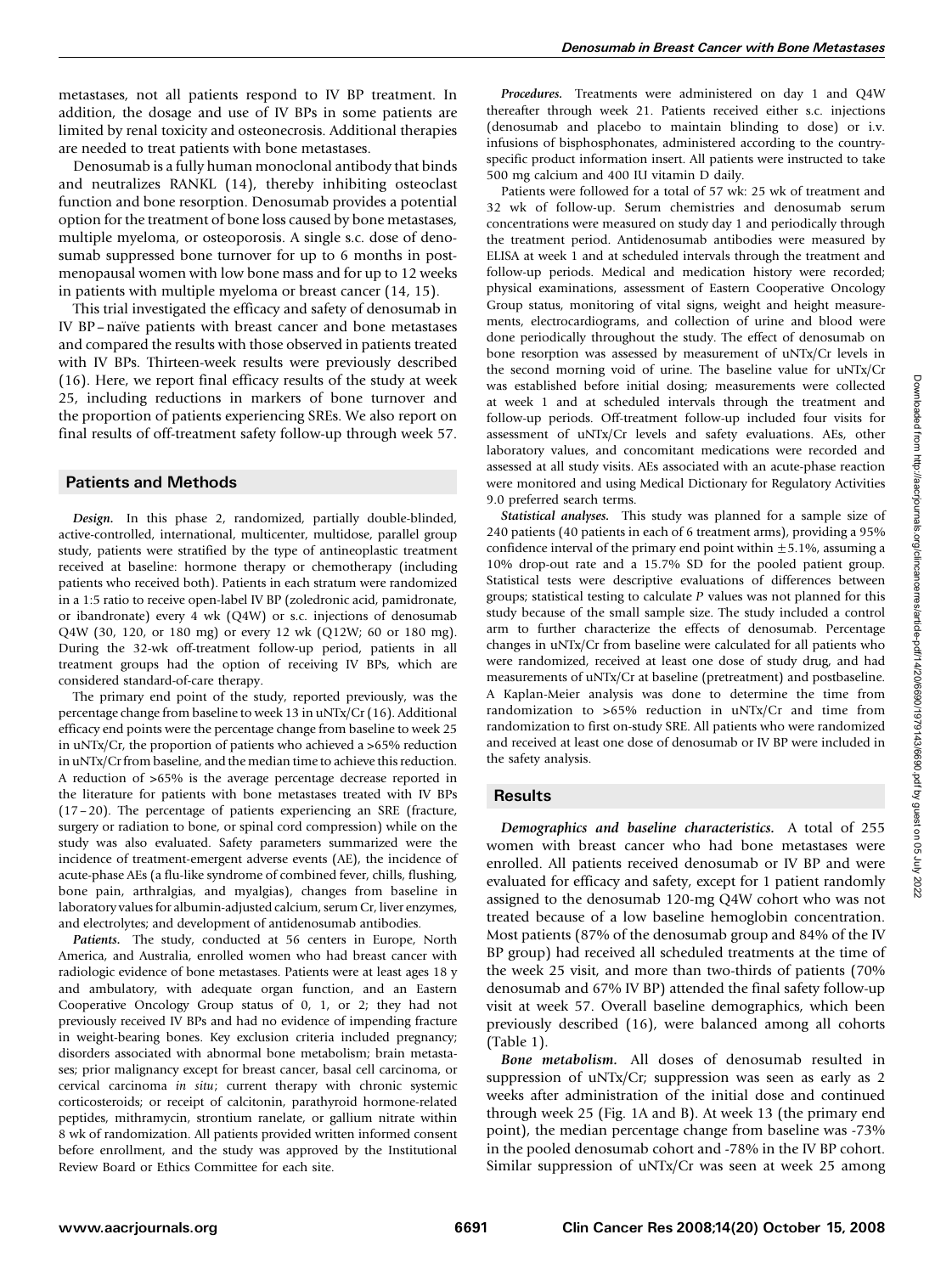patients with measurable uNTx, for both the pooled denosumab group and the IV BP group: -75% for denosumab-treated patients and -71% for the IV BP group. The suppression of uNTx/Cr did not seem to be affected by the type of antineoplastic therapy that patients received (hormonal therapy or chemotherapy). At week 25, among patients with at least 1 postbaseline measurement of uNTx, 52% of denosumabtreated patients had a uNTx/Cr reduction of >65%, as did 46% of IV BP-treated patients (Fig. 1C). The median time to achieve a reduction of uNTx/Cr >65% seemed to be similar among treatment groups (9-13 days; Fig. 1D), with the exception of the denosumab 180 mg Q12W dose group (30 days). As was observed at 13 weeks (16), uNTx/Cr remained suppressed in

patients who received denosumab Q4W but not in all patients in the Q12W dose groups.

The levels of other markers of bone turnover (type 1 serum-C telopeptide, bone-specific alkaline phosphatase, tartrate-resistant acid phosphatase 5b, procollagen 1  $NH<sub>2</sub>$ -terminal peptide, and osteocalcin) were also suppressed by denosumab and IV BPs at week 25 (Fig. 2). Suppression was seen as early as week 2 for serum-C telopeptide, procollagen  $1$  NH<sub>2</sub>-terminal peptide, and bone-specific alkaline phosphatase, and by week 13 for bone-specific alkaline phosphatase and osteocalcin.

SREs. By week 25, the proportion of patients who experienced at least 1 SRE was similar among patients who received denosumab (12%) and those who received IV BPs (16%). Most

| <b>Table 1.</b> Baseline demographics and disease characteristics of study population                                                                                                           |                                                                                                      |                                                                                                    |                                                                                                      |                                                                                                     |                                                                                                       |                                                                                                    |                                                                                                         |  |  |  |
|-------------------------------------------------------------------------------------------------------------------------------------------------------------------------------------------------|------------------------------------------------------------------------------------------------------|----------------------------------------------------------------------------------------------------|------------------------------------------------------------------------------------------------------|-----------------------------------------------------------------------------------------------------|-------------------------------------------------------------------------------------------------------|----------------------------------------------------------------------------------------------------|---------------------------------------------------------------------------------------------------------|--|--|--|
|                                                                                                                                                                                                 | <b>IV BP</b><br>$(n = 43)$                                                                           | Denosumab                                                                                          |                                                                                                      |                                                                                                     |                                                                                                       |                                                                                                    |                                                                                                         |  |  |  |
|                                                                                                                                                                                                 |                                                                                                      | 30 mg Q4W<br>$(n = 42)$                                                                            | 120 mg Q4W<br>$(n = 42)$                                                                             | 180 mg Q4W<br>$(n = 43)$                                                                            | 60 mg Q12W<br>$(n = 42)$                                                                              | 180 mg Q12W<br>$(n = 43)$                                                                          | All<br>Denosumab<br>$(n = 212)$                                                                         |  |  |  |
| Sex, $n$ (%)<br>Female<br>Age in years-<br>mean (SD)<br>ECOG status-                                                                                                                            | 43 (100)<br>52 (11)                                                                                  | 42 (100)<br>57 (11)                                                                                | 42 (100)<br>57 (11)                                                                                  | 43 (100)<br>58 (14)                                                                                 | 42 (100)<br>59 (12)                                                                                   | 43 (100)<br>58 (9)                                                                                 | 212 (100)<br>58 (11)                                                                                    |  |  |  |
| n(%)<br>$\mathbf 0$<br>$\mathbf{1}$<br>$\overline{2}$<br>3<br>Hormone receptor                                                                                                                  | 19 (44)<br>20(46)<br>4 (9)<br>0(0)                                                                   | 26(62)<br>15 (36)<br>1(2)<br>0(0)                                                                  | 26 (62)<br>15 (36)<br>1(2)<br>0(0)                                                                   | 23(54)<br>18 (42)<br>1(2)<br>1(2)                                                                   | 28 (67)<br>11 (26)<br>3(7)<br>0(0)                                                                    | 32 (74)<br>11 (26)<br>0(0)<br>0(0)                                                                 | 135 (64)<br>70 (33)<br>6(3)<br>1(1)                                                                     |  |  |  |
| status,* $n$ (%)<br>Negative<br>Positive<br>Unknown<br>Time since<br>original<br>diagnosis                                                                                                      | 4(9)<br>30 (70)<br>9(21)<br>3.1<br>(0.0, 15.6)                                                       | 7(17)<br>25(60)<br>10(24)<br>3.5<br>(0.0, 16.0)                                                    | 8(19)<br>24 (57)<br>10 (24)<br>2.2<br>(0.1, 32.8)                                                    | 4 (9)<br>28 (65)<br>11 (26)<br>3.3<br>(0.0, 18.5)                                                   | 6(14)<br>26 (62)<br>10(24)<br>3.6<br>(0.0, 26.1)                                                      | 8(19)<br>26(60)<br>9(21)<br>3.3<br>(0.1, 14.5)                                                     | 33 (16)<br>129 (61)<br>50 (24)<br>3.3<br>(0.0, 32.8)                                                    |  |  |  |
| in years-<br>median<br>(min, max)<br>Time since bone<br>metastases<br>in months-<br>median                                                                                                      | 2.1<br>(0.3, 26.9)                                                                                   | 2.5<br>(0.4, 26.3)                                                                                 | 1.8<br>(0.5, 36.5)                                                                                   | 2.5<br>(0.3, 65.5)                                                                                  | 1.8<br>(0.3, 206.2)                                                                                   | 1.8<br>(0.1, 95.7)                                                                                 | 1.9<br>(0.1, 206.2)                                                                                     |  |  |  |
| (min, max)<br>Bone<br>metastases<br>$>2-n$ (%)<br>Total number of                                                                                                                               | 34 (79)                                                                                              | 34 (81)                                                                                            | 32 (76)                                                                                              | 34 (79)                                                                                             | 28 (67)                                                                                               | 28 (65)                                                                                            | 156 (74)                                                                                                |  |  |  |
| previous SREs, n (%)<br>0<br>$\mathbf{1}$<br>$\geq$ 2<br>eGFR median<br>(min, max)<br>Baseline uNTx/Cr<br>(nmol/L/mmol/L)<br>median $(Q1, Q3)$<br>Baseline sCTx<br>(nq/mL)<br>median $(Q1, Q3)$ | 28 (65)<br>14 (33)<br>1(2)<br>98.7<br>(51.1, 160.2)<br>49.1<br>(22.7, 111.6)<br>0.58<br>(0.39, 0.70) | 27(64)<br>13 (31)<br>2(5)<br>92.4<br>(46.2, 169.8)<br>44.0<br>(22.9, 86.0)<br>0.56<br>(0.36, 0.77) | 29 (69)<br>11 (26)<br>2(5)<br>92.3<br>(54.2, 158.1)<br>63.5<br>(31.9, 124.6)<br>0.60<br>(0.41, 0.87) | 23 (54)<br>19 (44)<br>1(2)<br>83.3<br>(51.0, 144.1)<br>45.8<br>(24.7, 79.3)<br>0.60<br>(0.34, 0.92) | 26 (62)<br>12 (29)<br>4(10)<br>88.2<br>(55.4, 200.9)<br>57.1<br>(35.5, 131.1)<br>0.56<br>(0.35, 0.98) | 35 (81)<br>6(14)<br>2(5)<br>88.6<br>(29.0, 139.6)<br>41.1<br>(23.7, 106.6)<br>0.47<br>(0.22, 0.72) | 140 (66)<br>61 (29)<br>11 (5)<br>88.8<br>(29.0, 200.9)<br>46.0<br>(25.2, 103.3)<br>0.56<br>(0.34, 0.84) |  |  |  |

Abbreviations: ECOG, Eastern Cooperative Oncology Group; eGFR, estimated glomerular filtration rate; Q1, first quartile; Q3, third quartile; sCTx, serum C-telopeptide.

 $^*$ Tumors were screened for expression of the estrogen receptor or progesterone receptor.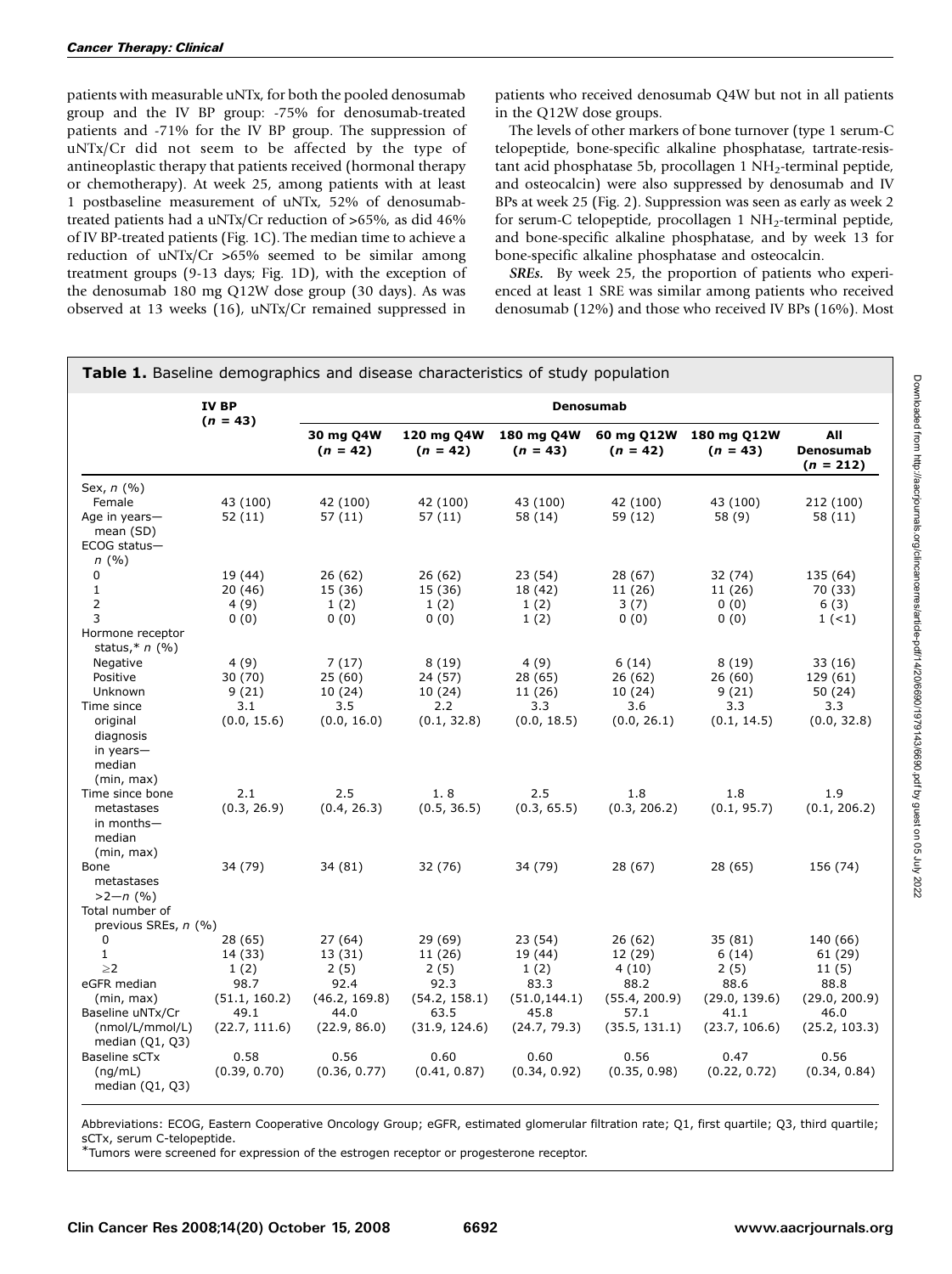

Fig. 1. All doses of denosumab resulted in suppression of uNTx/Cr; suppression was seen at the first study visit after administration of the initial dose and continued through week 25 (A). At week 25, the median percentage change from baseline in uNTx was similar in both treatment groups (B). At week 25, 52% of denosumab-treated patients had a uNTx/Cr reduction of >65%, as did 46% of IV BP - treated patients (C). A Kaplan-Meier analysis shows that the time to a uNTx/Cr reduction of >65% was similar in all treatment groups, except for the denosumab 180 mg Q12 dose group (D).

SREs (85% in the denosumab group and 86% in the IV BP group) occurred during the first 13 weeks of the study (Fig. 3).

## Safety

Clinical parameters. As expected in patients being treated for advanced cancer, 95% of patients in both the denosumab and IV BP treatment groups reported AEs (Table 2). The most common AEs among patients receiving denosumab were nausea (22%), vomiting (17%), and diarrhea (17%). Among patients receiving IV BPs, the most common AEs were arthralgia (30%), asthenia (28%), and nausea (23%). The incidence of AEs in the denosumab group did not seem to be dose related.

The incidence of serious AEs was similar for all denosumab and IV BP cohorts (Table 2), with no serious AEs attributed to denosumab or IV BPs. Serious infections were reported in 5 (12%) IV PB – treated patients and 11 (5%) patients treated with denosumab. Osteonecrosis of the jaw was not reported by any patients in this study. Over the course of treatment and follow-up, 8 (19%) IV BP – treated patients and 32 (15%) denosumab-treated patients died; most deaths were attributed to breast cancer or its complications, and none were considered related to denosumab or IV BP. None of the treatment-related AEs experienced by denosumab patients were considered severe or serious, but two IV BP– treated patients experienced treatment-related AEs (asthenia and pain) that were considered severe. No binding or neutralizing antidenosumab antibodies were detected in any patients.

Acute-phase AEs associated with a flu-like syndrome were reported more often by patients receiving IV BPs than by those receiving denosumab: 18 (8%) denosumab-treated patients and 14 (33%) IV BP – treated patients during the first 3 days after initial denosumab or IV BP treatment, and 56 (26%) of denosumab-treated patients and 21 (49%) of IV BP – treated patients during the first 4 weeks after initial treatment.

Laboratory parameters. Laboratory values for calcium, Cr, liver enzymes, and electrolytes of patients in all cohorts were as expected and have been reported previously (16). Neither denosumab nor IV BPs seemed to have a marked effect on renal function, as measured by changes in serum Cr level and estimated glomerular filtration rate.

# **Discussion**

In this study of IV BP - naïve patients, all doses of denosumab rapidly suppressed uNTx/Cr. Consistent with the results observed at 13 weeks, patients who received denosumab Q4W continued to experience uNTx/Cr suppression throughout the duration of the study treatment period, whereas evidence of escape from suppression was noted in some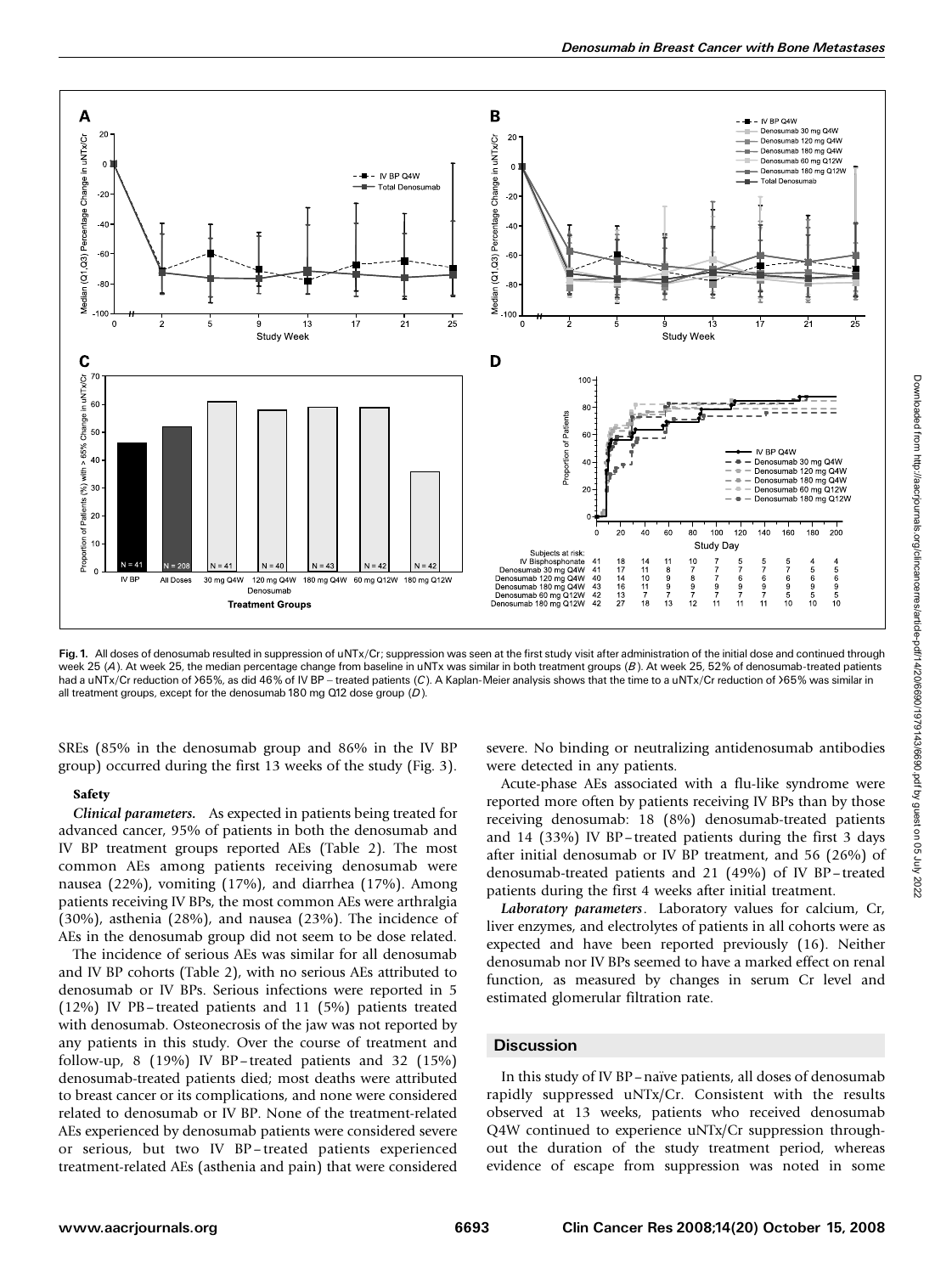

Fig. 2. Levels of the bone turnover markers serum C telopeptide (SCTX), procollagen 1 NH<sub>2</sub>-terminal peptide (P1NP), tartrate resistant acid phosphatase 5b (TRAP 5b), bone-specific alkaline phosphatase (BSAP), and osteocalcin were suppressed by denosumab and IV BPs.

patients who received denosumab every 12 weeks. Denosumab treatment also caused suppression of other markers of bone turnover, including serum-C telopeptide, bone-specific alkaline phosphatase, and osteocalcin. Although no comparison with placebo was done in this study, the time to first on-study SRE seemed to be similar for patients in the denosumab and IV BP cohorts, suggesting that denosumab may also reduce the incidence of SREs. This phase 2 study of a range of doses and treatment schedules was designed to yield estimates on primary and secondary end points for each of the treatment arms. Tests of significance comparing treatment arms on these end points were not done because the study was not designed (powered) for these comparisons. Large, adequately powered, head-tohead studies comparing denosumab with zoledronic acid are



Fig. 3. By the end of the study, 26 patients (12%) in the denosumab groups and 7 patients (16%) in the IV BP group had experienced at least 1SRE.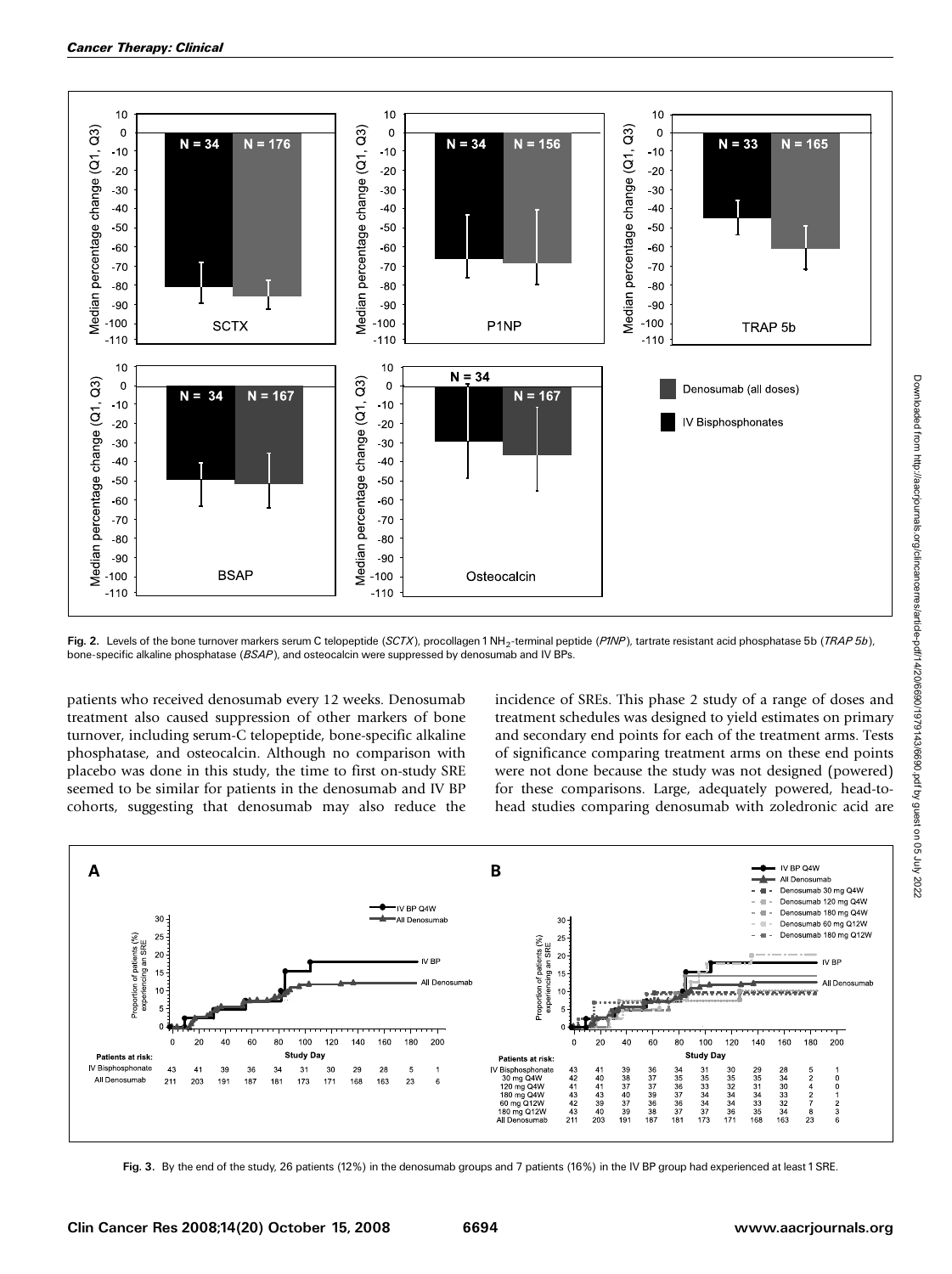## Table 2. Summary of AEs by week 57

|                                                          | <b>IV BP</b><br>$(n = 43) n (%$ | <b>Denosumab</b>                |                                  |                                  |                                  |                                   |                                                |  |
|----------------------------------------------------------|---------------------------------|---------------------------------|----------------------------------|----------------------------------|----------------------------------|-----------------------------------|------------------------------------------------|--|
|                                                          |                                 | 30 mg Q4W<br>$(n = 42)$<br>n(%) | 120 mg Q4W<br>$(n = 41)$<br>n(%) | 180 mg Q4W<br>$(n = 43)$<br>n(%) | 60 mg Q12W<br>$(n = 42)$<br>n(%) | 180 mg Q12W<br>$(n = 43)$<br>n(%) | All<br><b>Denosumab</b><br>$(n = 211)$<br>n(%) |  |
|                                                          |                                 |                                 |                                  |                                  |                                  |                                   |                                                |  |
| No of patients<br>reporting<br>serious AEs               | 15 (35)                         | 11 (26)                         | 19 (46)                          | 16 (37)                          | 14 (33)                          | 15 (35)                           | 75 (36)                                        |  |
| Number of patients<br>reporting any<br>AEs, $n$ $(\%)$   | 41 (95)                         | 39 (93)                         | 39 (95)                          | 40 (93)                          | 41 (98)                          | 41 (95)                           | 200 (95)                                       |  |
| Treatment-related<br>AEs, $n$ $(\%)$                     | 13 (30)                         | 12 (29)                         | 8(20)                            | 12 (28)                          | 5(12)                            | 8(19)                             | 45 (21)                                        |  |
| Serious<br>treatment-<br>related<br>AEs, $n$ $(\%)$      | 0(0)                            | 0(0)                            | $0(0)*$                          | 0(0)                             | 0(0)                             | 0(0)                              | $0(0)*$                                        |  |
| Withdrawals from<br>the study because<br>of AEs, $n$ (%) | 1(2)                            | 0(0)                            | 0(0)                             | 1(2)                             | 3(7)                             | 1(2)                              | 5(2)                                           |  |
| Deaths, $n$ (%)<br>AEs reported by<br>>10% of patients   | 8(19)                           | 4(10)                           | 6(15)                            | 8(19)                            | 6(14)                            | 8(19)                             | 32(15)                                         |  |
| Nausea                                                   | 10(23)                          | 10(24)                          | 9(22)                            | 11 (26)                          | 7(17)                            | 10(23)                            | 47 (22)                                        |  |
| Vomiting                                                 | 8(19)                           | 11 (26)                         | 7(17)                            | 6(14)                            | 7(17)                            | 5(12)                             | 36(17)                                         |  |
| Diarrhea                                                 | 7(16)                           | 9(21)                           | 9(22)                            | 6(14)                            | 5(12)                            | 6(14)                             | 35(17)                                         |  |
| Asthenia                                                 | 12 (28)                         | 9(21)                           | 9(22)                            | 5(12)                            | 6(14)                            | 5(12)                             | 34 (16)                                        |  |
| Back pain                                                | 4(9)                            | 7(16)                           | 9(22)                            | 5(12)                            | 4(10)                            | 5(12)                             | 30(14)                                         |  |
| Fatigue                                                  | 5(12)                           | 7(17)                           | 5(12)                            | 5(12)                            | 6(14)                            | 5(12)                             | 28(13)                                         |  |
| Headache                                                 | 8(19)                           | 4(10)                           | 6(15)                            | 6(14)                            | 8(19)                            | 4(9)                              | 28(13)                                         |  |
| Bone pain                                                | 8(19)                           | 3(7)                            | 8(20)                            | 6(14)                            | 5(12)                            | 4(9)                              | 26(12)                                         |  |
| Constipation                                             | 7(16)                           | 7(17)                           | 5(12)                            | 6(14)                            | 4(10)                            | 4(9)                              | 26(12)                                         |  |
| Arthralgia                                               | 13 (30)                         | 3(7)                            | 4(10)                            | 9(21)                            | 5(12)                            | 3(7)                              | 24(11)                                         |  |
| Anemia                                                   | 2(5)                            | 3(7)                            | 4(10)                            | 2(5)                             | 8(19)                            | 6(14)                             | 23(11)                                         |  |
| Pain in extremity<br>Cough                               | 8(19)<br>7(16)                  | 6(14)<br>5(12)                  | 4(10)                            | 7(16)<br>2(5)                    | 2(5)<br>3(7)                     | 2(5)<br>2(5)                      | 21(10)<br>18(8)                                |  |
| Pyrexia                                                  | 9(21)                           | 2(5)                            | 6(15)<br>5(12)                   | 4(9)                             | 3(7)                             | 4(9)                              | 18(8)                                          |  |
| Edema, peripheral                                        | 6(14)                           | 2(5)                            | 1(2)                             | 3(7)                             | 2(5)                             | 6(14)                             | 14(7)                                          |  |
| Dyspnea                                                  | 5(12)                           | 1(2)                            | 5(12)                            | 4(9)                             | 1(2)                             | 1(2)                              | 12(6)                                          |  |

\*One serious treatment-related AE in the 120-mg Q4W denosumab group (pyrexia) was recorded, but it was determined to be unrelated to treatment after the study database was locked.

being done to provide a more accurate estimate of the effect of denosumab treatment on the risk of SREs.

The incidence of AEs was similar among the IV BP and denosumab treatment groups. Patients receiving denosumab reported fewer cases of AEs resembling a flu-like syndrome and fewer acute-phase reactions than patients receiving IV BPs. This difference is as expected because the inhibition of RANKL (the mechanism of action of denosumab) does not result in the release of cytokines that might stimulate an acute-phase reaction. Overall, the safety profile of patients in this study is similar to that expected in patients with advanced cancer receiving systemic chemotherapy or hormonal therapy.

The data presented in this study confirm the results reported at 13 weeks (16) and support further investigation of targeted inhibition of RANKL by denosumab as a potential treatment for bone destruction associated with metastatic cancer. Large phase 3 trials of denosumab 120 mg Q4W are in progress.

# Disclosure of Potential Conflicts of Interest

S. Jun, M. Peterson, A. Kinsey, and G. Gao are employees of Amgen; A. Paterson, R. Coleman, R. de Boer, J. Body, and A. Lipton have received honoraria from Amgen; A. Lipton has received honoraria from Novartis; J. Body has received consulting fees from Amgen and Novartis.

### Acknowledgments

We thank Professor Cristoph Zielinski and Professor Christoph Wiltschke from the Universitätsklinik für Innere Medizin, Wien, Austria, and their fellow 20040113 study investigators, and Amy Foreman-Wykert and Sue Hudson for assisting in the preparation of this manuscript.

## **References**

Cancer Treat Rev 2006;32 Suppl 1:20 - 2.

2. Lipton A. Biochemical bone markers in breast cancer. 3. Palma MA, BodyJJ. Usefulness of bone formation markers in breast cancer. IntJ Biol Markers 2005;20:146-55.

<sup>1.</sup> Coleman RE. Skeletal complications of malignancy. Cancer 1997;80:1588-94.